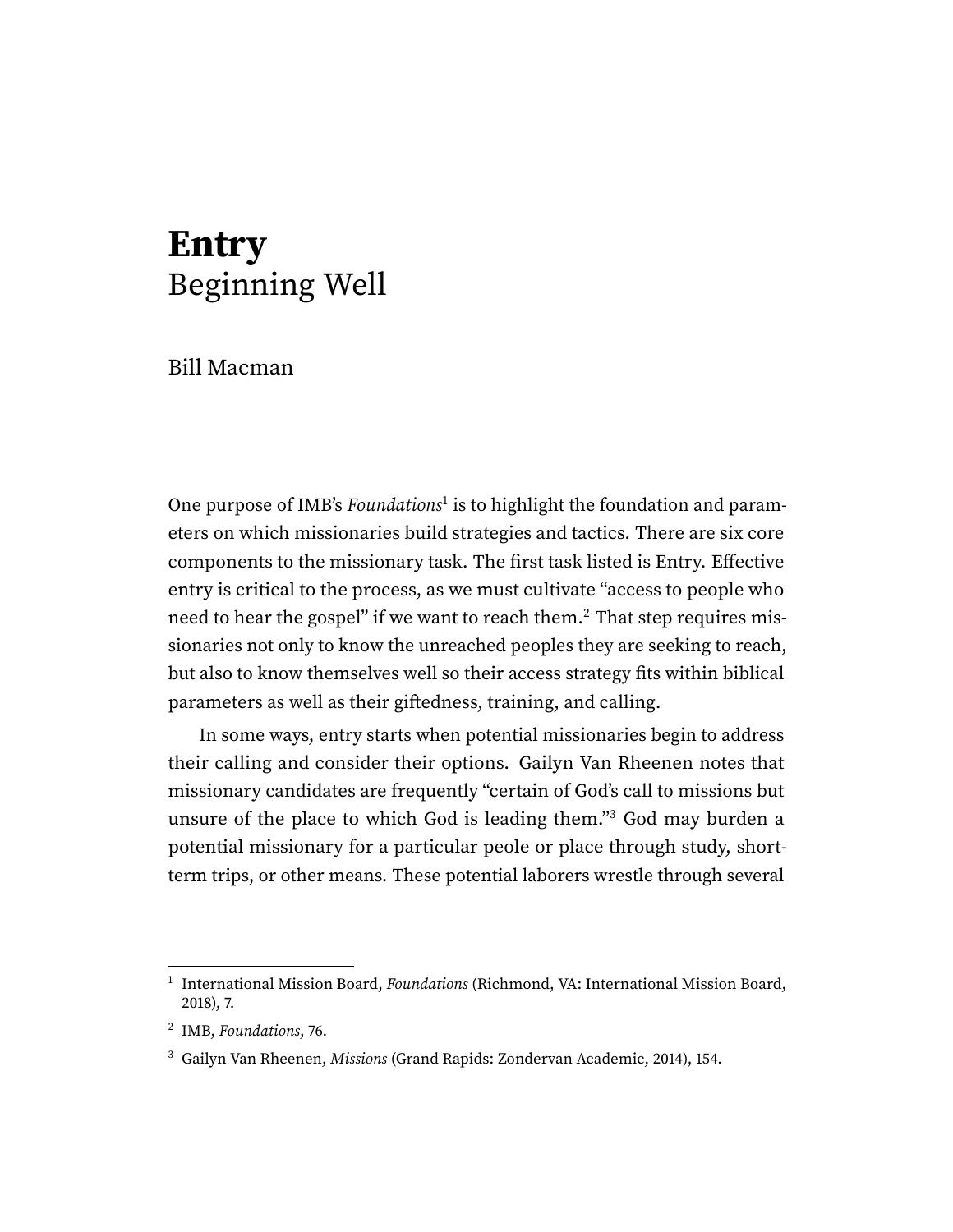questions that precede actual entry into a ministry context.<sup>[4](#page-1-0)</sup> These questions may include:

- <span id="page-1-4"></span>• Could we be part of God's mission in this context?
- How do we choose a place from all these possibilities?
- Where does God want us to minister?
- <span id="page-1-5"></span>• What will be our ministry there?

Entry thus begins when missionaries-to-be turn their hearts toward peoples and places.

Actual entry into a new people or place, includes four components: re-search, presence, identity, and communication ability.<sup>[5](#page-1-1)</sup> These four components should function simultaneously rather than sequentially. Research provides information about people groups and their locations that informs the missionary's identity on the field, presence among a people, and commitment to strong communication skills. Presence deals mainly with access to a particular people group or location, with missionaries serving with integrity and intentionally seeking to reach non-believers in the context. Identity thus affords missionaries a role consistent with their "skills, training, and interests";[6](#page-1-2) it facilitates opportunities to connect with the community where the gospel is proclaimed, disciples are made, churches are formed, and leaders are developed. Where governments restrict presence, gaining access through creative access requires field workers to live out their identity trusting that creative access work is "a calling from God, not a distraction or a nuisance."[7](#page-1-3)

<span id="page-1-7"></span><span id="page-1-6"></span>Finally, communication skills are central to our task. Effective communication skills enable missionaries to engage in the heart language of the

<span id="page-1-0"></span>[<sup>4</sup>](#page-1-4) Van Rheenen, Missions, 154–155.

<span id="page-1-1"></span>[<sup>5</sup>](#page-1-5) IMB, Foundations, 76.

<span id="page-1-2"></span>[<sup>6</sup>](#page-1-6) Ibid., 78.

<span id="page-1-3"></span> $^7$  $^7$  Ibid., 77.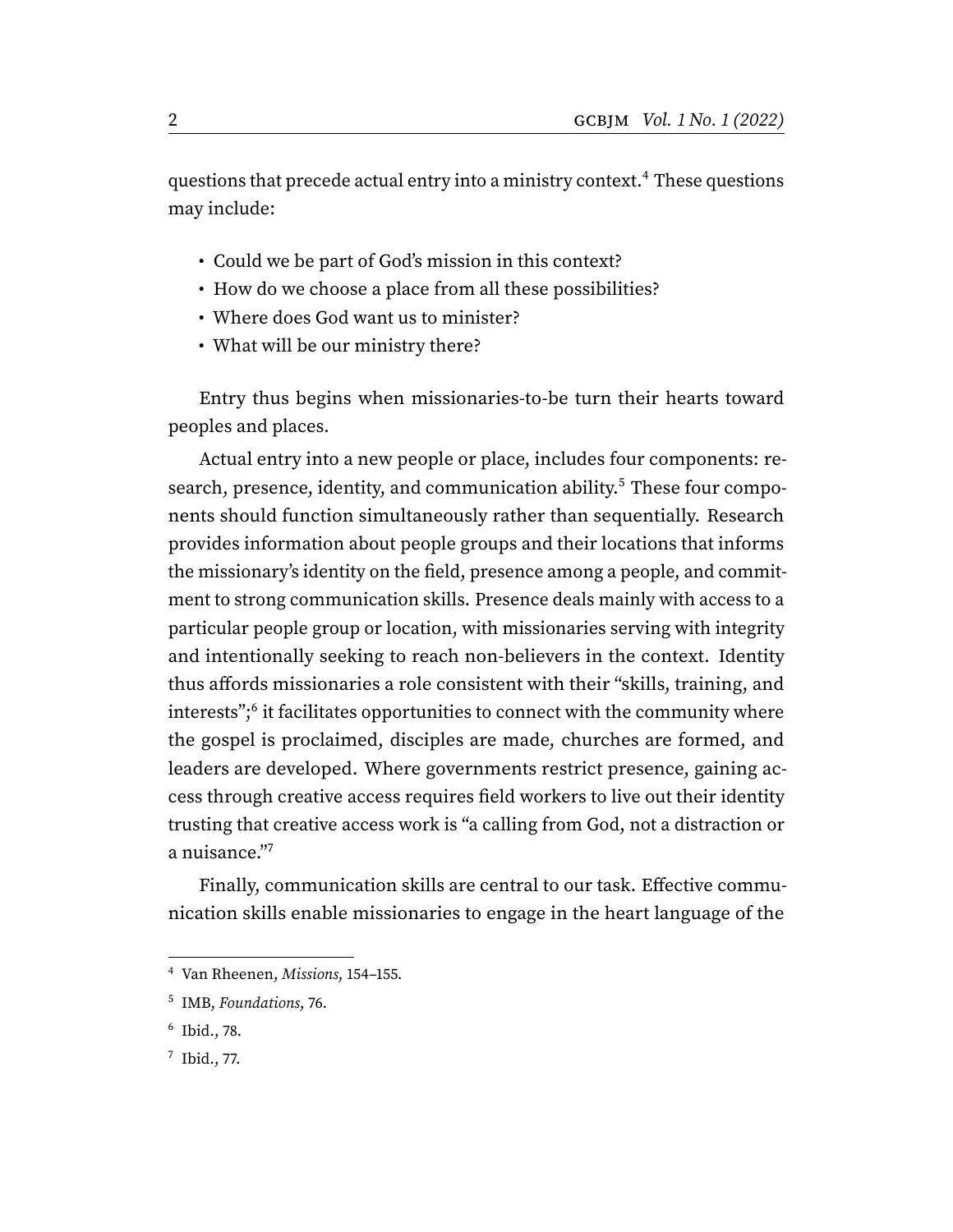people to whom we are sent. These skills grow not only by study of the language and culture of a people group, but also from good research of peoples and places, consistent presence with the community, and authentic identity that opens doors for evangelizing. Each one of these aspects reciprocally informs and impacts the ability to communicate. This article focuses on research and communication ability while also briefly addressing presence and identity.

## **Research**

<span id="page-2-2"></span>With billions of unreached people around the globe, local churches and missions agencies must strategize wisely in using resources God provides. The number of unreached people groups varies based on the definition of UPGs and the research methodology, $\delta$  but the research is nonetheless essential as missionaries seek to understand people group demographics and prepare Great Commission strategies. That research should be done "soberly and carefully, to make sure the job is done wisely."[9](#page-2-1)

<span id="page-2-3"></span>Research is practical. It helps the missionary see who the unreached people are, what work has been or is currently being done, and what contextual factors play into the missionary task. These factors include religious, historical, cultural, economic, and political issues that might affect the work of evangelism and healthy church planting. In today's world where information is readily available, missionaries can begin initial research even before going to the field and then continue that work after arriving on the field. In some ways, research is an ongoing process for remaining current in missiological emphases and strategies.

<span id="page-2-0"></span><sup>&</sup>lt;sup>[8](#page-2-2)</sup> J.D. Payne, and John Mark Terry, Developing a Strategy for Missions (Encountering Mission): A Biblical, Historical, and Cultural Introduction (Grand Rapids: Baker Publishing Group, 2013), 128.

<span id="page-2-1"></span>[<sup>9</sup>](#page-2-3) Zane Pratt, Jeff Walters, M. David Sills, Introduction to Global Missions (Nashville: B&H Publishing Group, 2014), 260, Kindle Edition.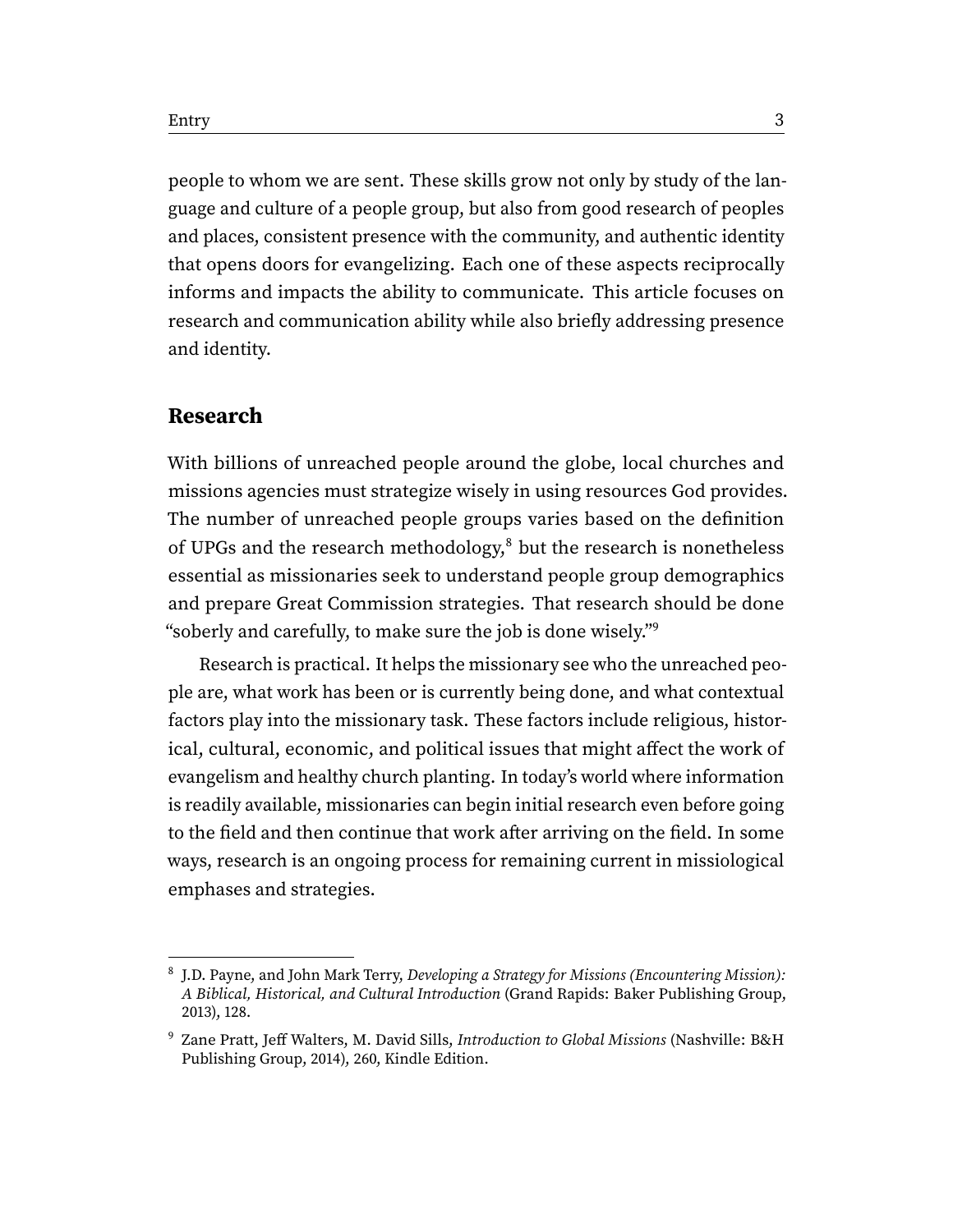Though the research in these stories is unique, the Bible does offer some examples of people studying a context. The Lord directed Moses to send twelve spies to research the Promised Land (Numbers 13). God instructed his people to do research to see tangibly what he promised to give them. God had promised them the land, and he wanted the people to see not only the fruit of the land but also the obstacles in the land. God thus tested their faith in him to overcome the obstacles and fulfill his promise of a land flowing with milk and honey.

<span id="page-3-4"></span><span id="page-3-3"></span>Similarly, the apostle Paul took note of the obvious idolatry in Athens (Acts 17:16–17) simply by observing the city as he waited for his teammates to arrive. So pervasive was the idolatry that it deeply distressed, even "infuriated,"[10](#page-3-0) Paul. One commentator noted that in Athens, "Its temples and statuary were related to the worship of the Greek pantheon, and its culture was pagan. Therefore Paul, with his Jewish abhorrence of idolatry, could not but find the culture of Athens spiritually repulsive."[11](#page-3-1) The result of his observation was not, however, his immediate departure from the city; rather, it was that he "reasoned in the synagogue with the Jews and God-fearing Greeks, as well as in the marketplace day by day with those who happened to be there" (Acts 17:17). Observation compelled him toward proclamation.

<span id="page-3-5"></span>John Mark Terry and J.D. Payne point out the importance of research when preparing a missions strategy. On one hand, missionaries need to research "past knowledge of the working of the Spirit among the people, in the church, the team, or the organization."[12](#page-3-2) This step would include discovering any historical events that might impact a group's receptivity to the gospel. It also includes team members reviewing their personal histories and reflecting on "how their pasts will affect the present and future outworking

<span id="page-3-0"></span><sup>&</sup>lt;sup>[10](#page-3-3)</sup> John B. Polhill, [Acts](https://ref.ly/logosres/nac26?ref=Bible.Ac17.16&off=383&ctx=s+most+unappealing.+~The+NIV+is+too+gentl), vol. 26, The New American Commentary (Nashville: Broadman & Holman Publishers, 1992), 366

<span id="page-3-1"></span> $11$  R. N. Longenecker, "The Acts of the Apostles," in The Expositor's Bible Commentary: John and Acts (Grand Rapids: Zondervan Publishing House, 1981), 473.

<span id="page-3-2"></span> $12$  Payne and Terry, Developing a Strategy for Missions, 12.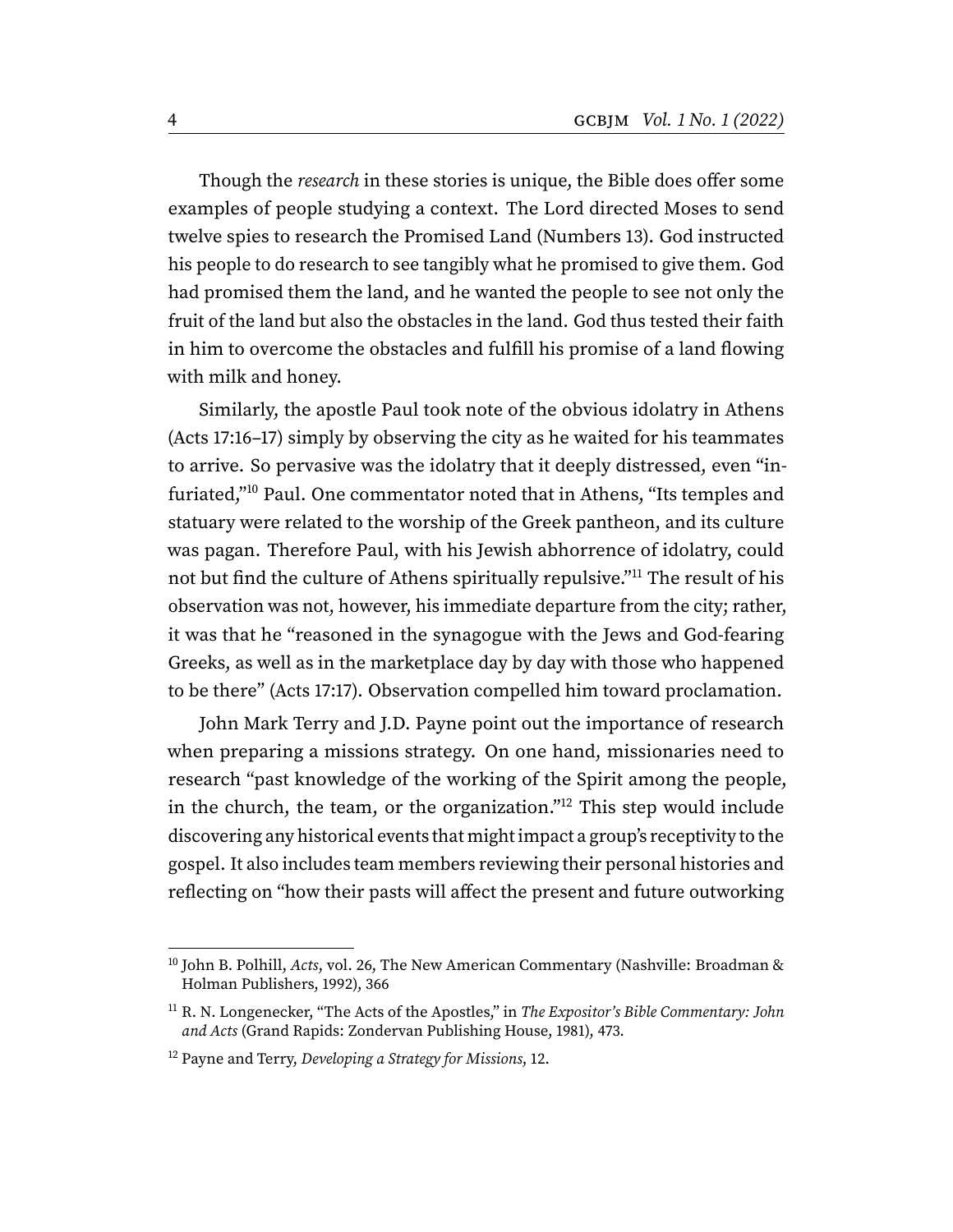<span id="page-4-4"></span>of the strategy."[13](#page-4-0) All missionaries bring their own stories to the field, and reviewing those stories of personal and team successes and failures can help prepare them for the future.

<span id="page-4-5"></span>On the other hand, "present knowledge of what the Spirit is doing"[14](#page-4-1) is also critical. The questions to ask to discern what the Spirit is doing can be numerous, but a central one is, "Where is God currently working among individuals or groups?" At a practical level, this research might seek to know the status of Bible translation, the identity of other evangelical outreach efforts in the area (if any), and the number of believers and churches among a people group. It is a recognition that the Holy Spirit at times directed Christ-followers to people and fields where he was already at work among God-prepared people waiting to hear (e.g., Luke 10: "person of peace"; Acts 9: Ananias and Paul; Acts 10: Peter and Cornelius; Acts 18: Aquilla, Priscilla, and Apollos). God was already working, and he led his people on assignment to others he had already prepared.

<span id="page-4-6"></span>Thus, research that increases knowledge of God's past faithfulness and his ongoing work strengthens the missionary for present and future work. At a different level, Henry Blackaby points out that recognizing where God is working requires "living in an intimate love relationship with God. . . a tender, sensitive heart, prepared through a love relationship with the Father, will be ready to respond to God at the slightest prompting."<sup>[15](#page-4-2)</sup> These believers "pursue him [God] as people empowered by the Holy Spirit whose hunger for him comes from the Spirit's work within them."[16](#page-4-3) Assumed behind good missiological research is also the researcher's growing relationship with God.

<span id="page-4-7"></span><span id="page-4-0"></span>[<sup>13</sup>](#page-4-4) Ibid., 352.

<span id="page-4-1"></span>[<sup>14</sup>](#page-4-5) Ibid., 352.

<span id="page-4-2"></span><sup>&</sup>lt;sup>[15](#page-4-6)</sup> Henry T. Blackaby, Richard Blackaby, and Claude V. King, *Experiencing God* (Nashville: B&H Publishing Group., 2021), 127–129, Kindle Edition.

<span id="page-4-3"></span><sup>&</sup>lt;sup>[16](#page-4-7)</sup> A. Scott Moreau, Gary R. Corwin and Gary B. McGee, Introducing World Missions (Grand Rapids: Baker Publishing Group, 2004), 181.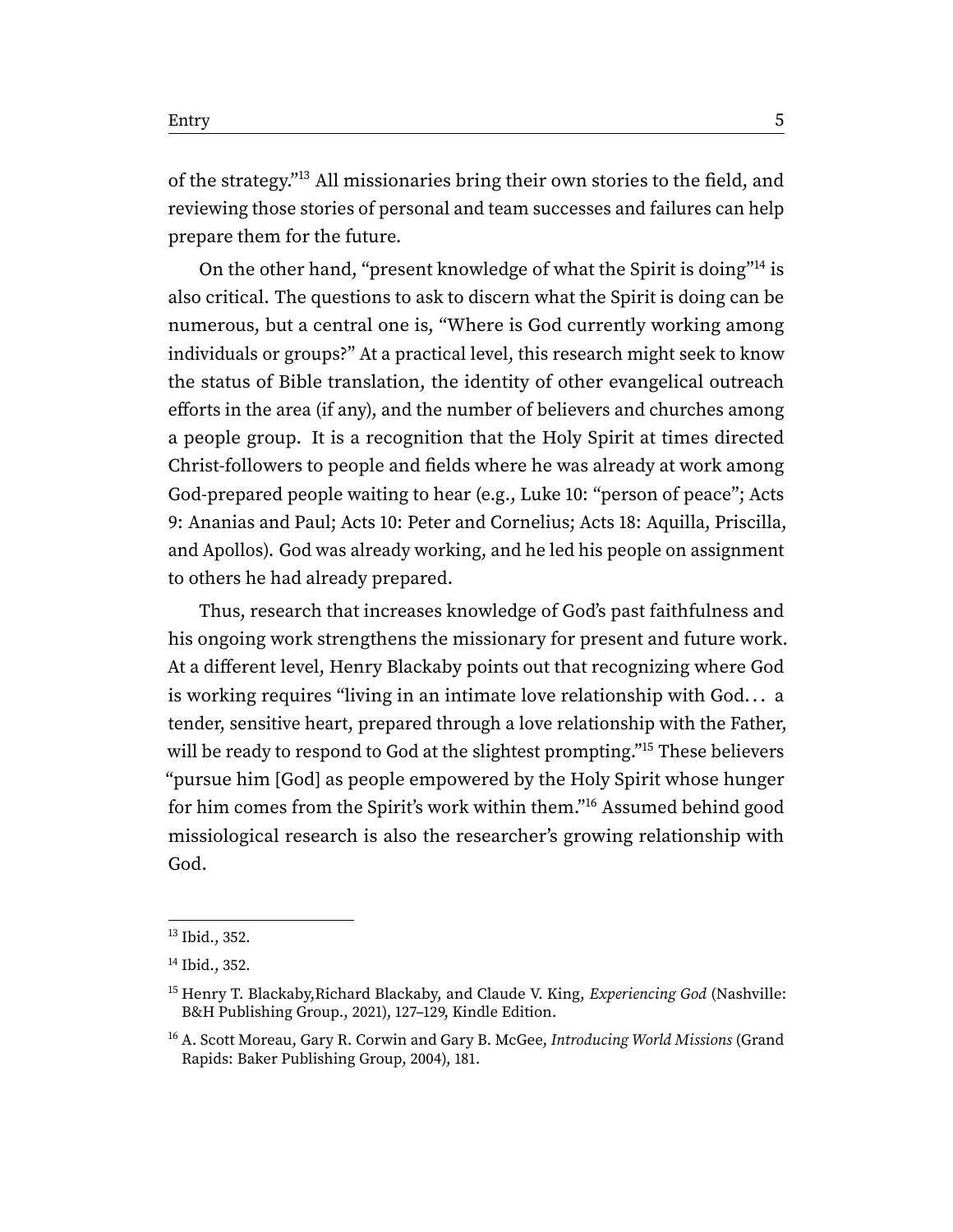<span id="page-5-6"></span><span id="page-5-5"></span>Concurrently, research is valuable in determining the most effective way to be a presence among an unreached people group. In a day when "Most of the unreached people groups and places of the world are found in countries that either do not grant missionary visas, or that severely restrict missionary activity at the least,"<sup>[17](#page-5-0)</sup> creative access strategies can be a significant component of an entry strategy. While some view platforms as only "a 'cover' for missionaries,"[18](#page-5-1) others see them as "a product of God's calling, equipping, and gifting."[19](#page-5-2) In fact, a legitimate platform provides identity for the missionary who must strive to do evangelism and discipleship while also being ever ready to answer the question, "What do you do?"[20](#page-5-3) in a way that is true while not threatening their presence.

<span id="page-5-8"></span><span id="page-5-7"></span>One might say, every missionary is on a platform in the sense that they have a legitimate presence among the people they engage. In some countries, missionaries can openly identify as religious workers; in others, the environment is hostile and a less overt presence is necessary in order to have access. A colleague described his situation this way: "Where we serve, the context is not hostile, but the locals' perception of a 'missionary' is far from the reality. When asked, 'Why are you here?' I can respond, 'I am a consultant for theological education [the official platform], but what I really enjoy doing is helping people come to know God in a personal way.' This is all true and consistent with what I do, and it identifies me as someone who knows about and likes to talk about spiritual things."[21](#page-5-4)

<span id="page-5-9"></span>Regardless of the type of visa cross-cultural workers might have, their identity in the community should be characterized by exhibiting the fruit of

<span id="page-5-0"></span><sup>&</sup>lt;sup>[17](#page-5-5)</sup> IMB, Foundations, 77,

<span id="page-5-1"></span><sup>&</sup>lt;sup>[18](#page-5-6)</sup> Michael Pocock, Gailyn Van Rheenen, and Douglas McConnell, The Changing Face of World Missions: Engaging Contemporary Issues and Trends (Grand Rapids: Baker Book Group, 2005), 211.

<span id="page-5-2"></span> $19$  Pocock, Van Rheenen, and McConnell, Changing Face of World Missions, 211.

<span id="page-5-3"></span>[<sup>20</sup>](#page-5-8) IMB, Foundations, 78.

<span id="page-5-4"></span> $21$  Personal conversation with author. Used with permission.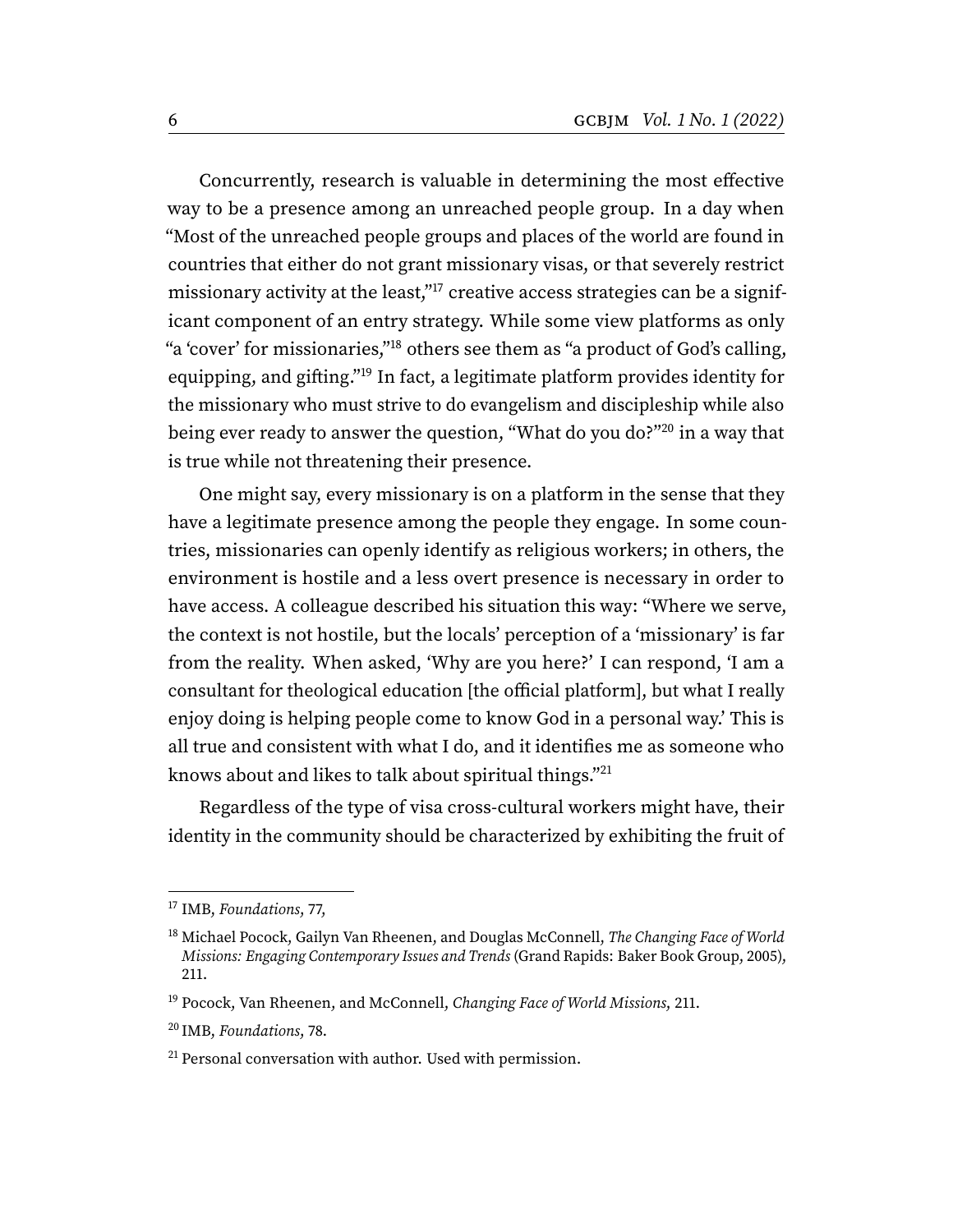<span id="page-6-5"></span>the Spirit (Gal 5:22–25), trusting the Bible as their authority (2 Tim 3:16–17), making disciples who obey everything Jesus commanded—including making more disciples (Matt 28:18–20), and leaning on prayer as "central to [their] strategy"<sup>[22](#page-6-0)</sup> (Luke 10:2). Thus, the call of Jesus for his faithful followers to pray for more workers for the harvest should lead to the next generation of gospel workers researching and seeking entry in more places.

## **Communication Ability**

<span id="page-6-7"></span><span id="page-6-6"></span>The work of ministry is about communicating the gospel. Regardless of the form of communication, missionaries are to abide in Christ, share the gospel with the lost, and disciple believers.<sup>[23](#page-6-1)</sup> Doing this work most effectively requires learning the language of a people group, understanding that this task is "both absolutely necessary for a successful missions experience and a significant contributor to [one's] culture shock."[24](#page-6-2) The work is not easy, and it requires devoting time and energy to language and culture study. Only in knowing the language and understanding the culture will missionaries "be able to have deep conversations about heart issues if they are to share the gospel, teach the Bible, and disciple believers effectively."[25](#page-6-3)

<span id="page-6-9"></span><span id="page-6-8"></span>In language learning, missionaries are "digging a well that you and others will drink from for the rest of your life."[26](#page-6-4) Van Rheenan wrote about a significant aspect of language learning: evangelizing as a missionary even while acquiring language skills. This quote is worth pondering when one thinks about the entry stage of the missionary task:

<span id="page-6-0"></span>[<sup>22</sup>](#page-6-5) IMB, Foundations, 30.

<span id="page-6-1"></span> $23$  Ibid., 20.

<span id="page-6-2"></span><sup>&</sup>lt;sup>[24](#page-6-7)</sup> Pratt, Walters, and Sills, Global Mission, 231.

<span id="page-6-3"></span><sup>&</sup>lt;sup>[25](#page-6-8)</sup> IMB, Foundations, 78.

<span id="page-6-4"></span><sup>&</sup>lt;sup>[26](#page-6-9)</sup> Pratt, Walters, and Sills, Global Mission, 234.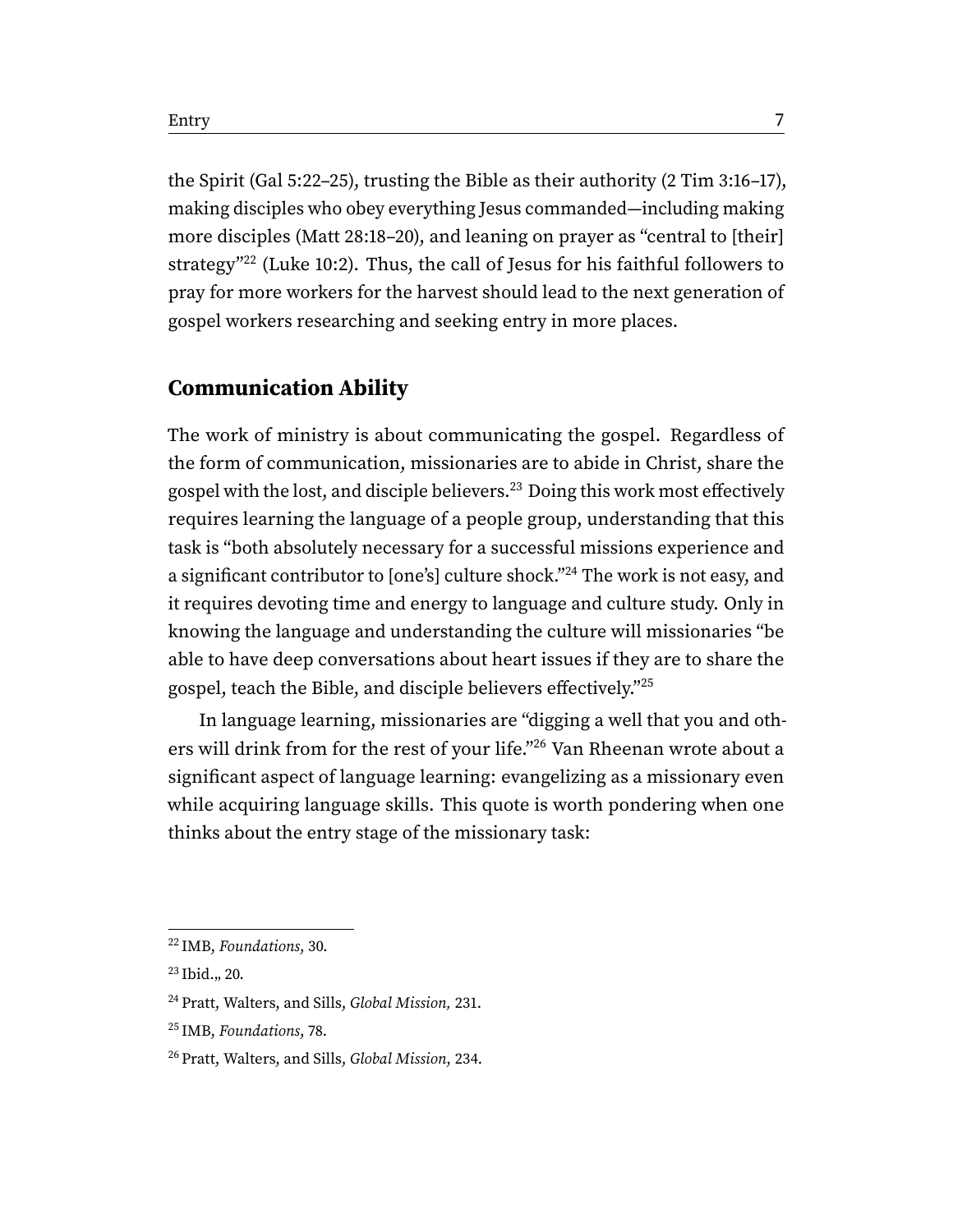Some missionaries, passionate about reaching the lost and planting churches, want to bypass the crucial stage of language and culture learning. Missionaries, however, cannot be effective teachers unless they are first learners. Neglecting language and culture learning during the first months on the field reduces missionaries' effectiveness in all other stages, and the resulting movement is often anemic rather than vibrant.

Even during the early learning stage, however, we [Van Rheenen and his wife, who served as missionaries] did not abandon our identity as missionaries, ambassadors for the kingdom of God. We learned the language as Christians. Learning a language is inherently a social exercise, and the people with whom we interacted during this process were also the reason for our effort. Language learning provided an arena for building relationships and learning to communicate the essentials of the gospel mes-sage, though initially in an elementary way.<sup>[27](#page-7-0)</sup>

<span id="page-7-4"></span><span id="page-7-3"></span>Foundations makes a similar point: "It is unproductive to postpone gospel sharing in the new language until the language learner is relatively proficient."[28](#page-7-1) Not only can reaching language proficiency take some time, but the missionary can also get out of the habit of sharing the gospel during the work of language school. Limited language skills should not be permission for limiting evangelistic efforts; they should be a means to first learn crosscultural evangelism using the most basic tools. Simplicity, in fact, often communicates best regardless of one's language level.

<span id="page-7-5"></span>The missionary is first and foremost a "communicator of God's word in obedience to the Great Commission."[29](#page-7-2) Missionaries learn the local lan-

<span id="page-7-0"></span><sup>&</sup>lt;sup>[27](#page-7-3)</sup> Van Rheenen, Missions, 349.

<span id="page-7-1"></span>[<sup>28</sup>](#page-7-4) IMB, Foundations, 79.

<span id="page-7-2"></span><sup>&</sup>lt;sup>[29](#page-7-5)</sup> Scott N. Callaham, "Language and World Mission," in *World Mission: Theology, Strategy,* and Current Issues, ed. Scott N. Callaham and Will Brooks (Bellingham, WA: Lexham Press, 2019), location 3444, Kindle Edition.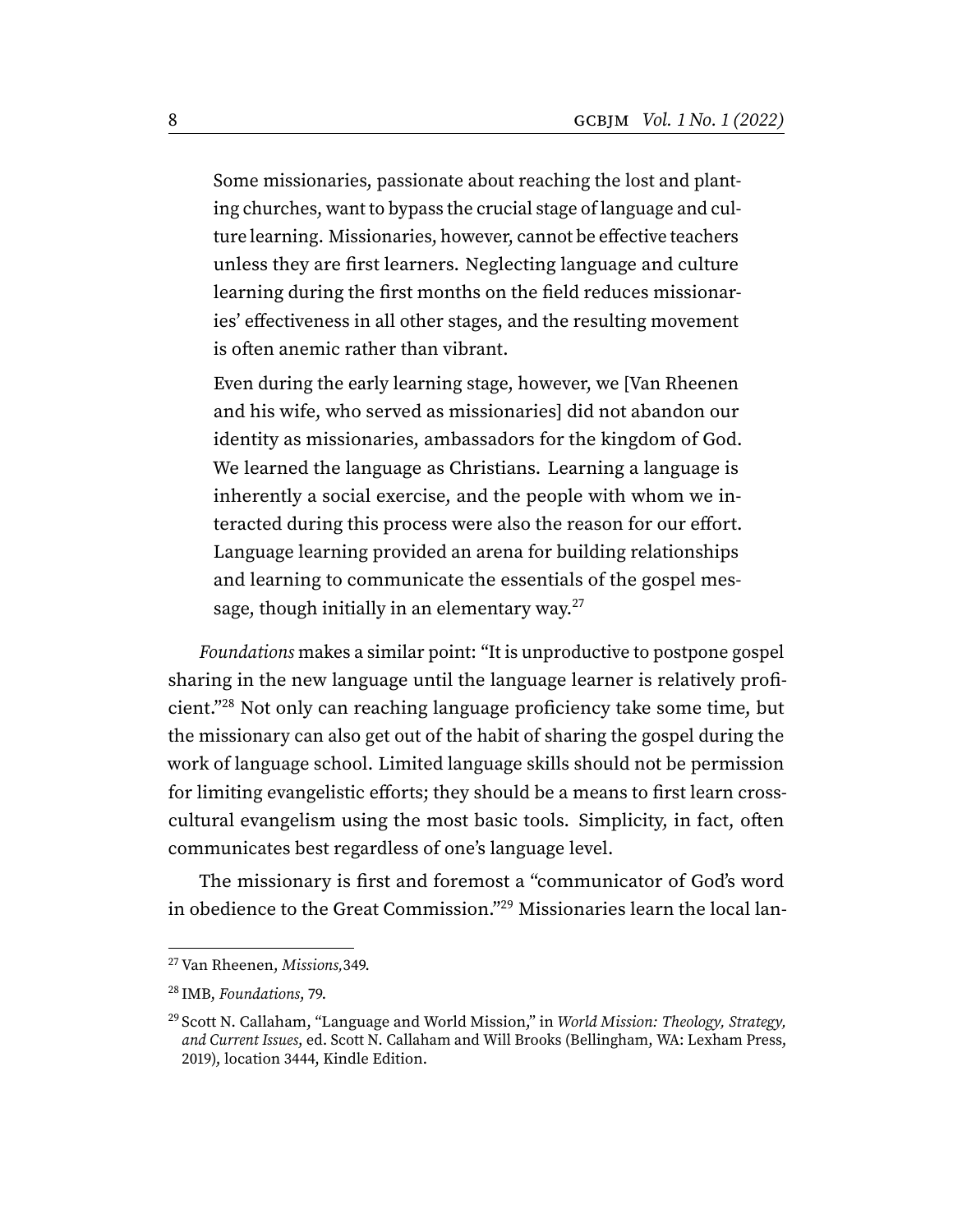<span id="page-8-4"></span>guage not because they simply want to know another language, but precisely because the message they proclaim is the message of redemption through Christ. Scott Callaham is correct: studying a language in order to communicate the gospel cross-culturally means "laying aside the closely held 'right' to use one's native tongue."[30](#page-8-0) Indeed, he concludes, "if a missionary never effectively learns the language of the host-nation community, he or she severely limits the scope of ministry only to the atypical people who can cross to the missionary's side of the language bridge."[31](#page-8-1) Such a self-imposed limitation should not be the choice for a Great Commission missionary.

<span id="page-8-7"></span><span id="page-8-6"></span><span id="page-8-5"></span>A word of caution is in order at this point. At its core, communication on the mission field assumes relationships with nationals. It "involves a careful study of language and culture and time spent with people."<sup>[32](#page-8-2)</sup> A worthwhile consideration regarding entry is the tensions missionaries face between learning culture and language on the ground and remaining connected to their family and home through electronic means. Those connections are important, but immediate access to "people back home"[33](#page-8-3) sometimes gets in the way of relationship building with locals. Technology that could prove helpful in cross-cultural work may, in fact, become a hindrance to that work. That is particularly the case when relationships are on the screen in one's mother tongue more than face-to-face in the language of the people a missionary is called to reach.

## **Conclusion**

Entering a new field for the sake of the gospel can seem an impossible task, and it is indeed impossible by mere human ability. God, however, calls his church, sets them apart, sends them, and equips them for the assignment

<span id="page-8-0"></span>[<sup>30</sup>](#page-8-4) Callaham, "Language and World Mission," Location 3675.

<span id="page-8-1"></span>[<sup>31</sup>](#page-8-5) Ibid., location 3714–3715.

<span id="page-8-3"></span><span id="page-8-2"></span><sup>&</sup>lt;sup>[32](#page-8-6)</sup> Pocock, Van Rheenen, and McConnell, Changing Face of World Missions, 316.  $33$  Ibid.